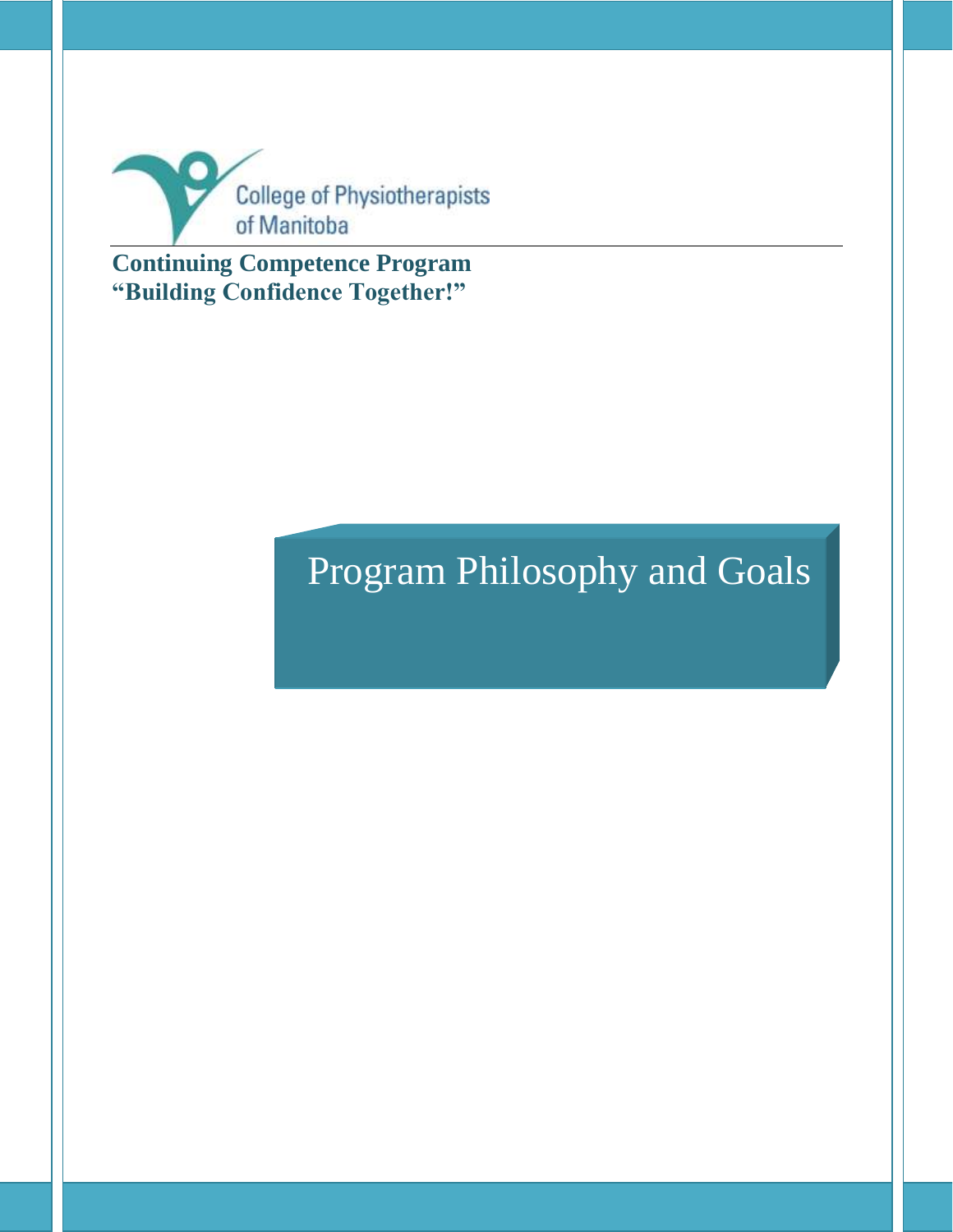# CONTINUING COMPETENCE PROGRAM PHILOSOPHY AND GOAL(S) OF THE PROGRAM

The College of Physiotherapists of Manitoba's Continuing Competence Program (CCP) values lifelong learning to promote and ensure competency in physiotherapists.

The program is built on the belief that physiotherapists are

- competent practitioners
- motivated adult learners
- able to select and implement continuing education tools
- self-directed in achieving a change in knowledge and/or skills that becomes reflected in their practice, and
- ethical practitioners.

GOAL(S) of the overall program: To promote high practice standards and allow registrants of the College to demonstrate continuing competence. The program supports registrants in maintaining their competence through participation in reflective practice activities and practice audits.

The CCP provides evidence that an individual physiotherapist

- understands and applies legal and ethical obligations
- integrates standards into practice
- conducts self-assessment
- limits practice according to competence
- implements best available evidence, and
- participates in professional development activities throughout their career.

## Continuing Competence Program Components

The College of Physiotherapists of Manitoba's Continuing Competence Program consists of three separate components: Practice Reflection, Practice Audit and Practice Support (Figure).

| <b>Practice Reflection</b> |  |
|----------------------------|--|
| <b>Practice Audit</b>      |  |
| <b>Practice Support</b>    |  |
|                            |  |